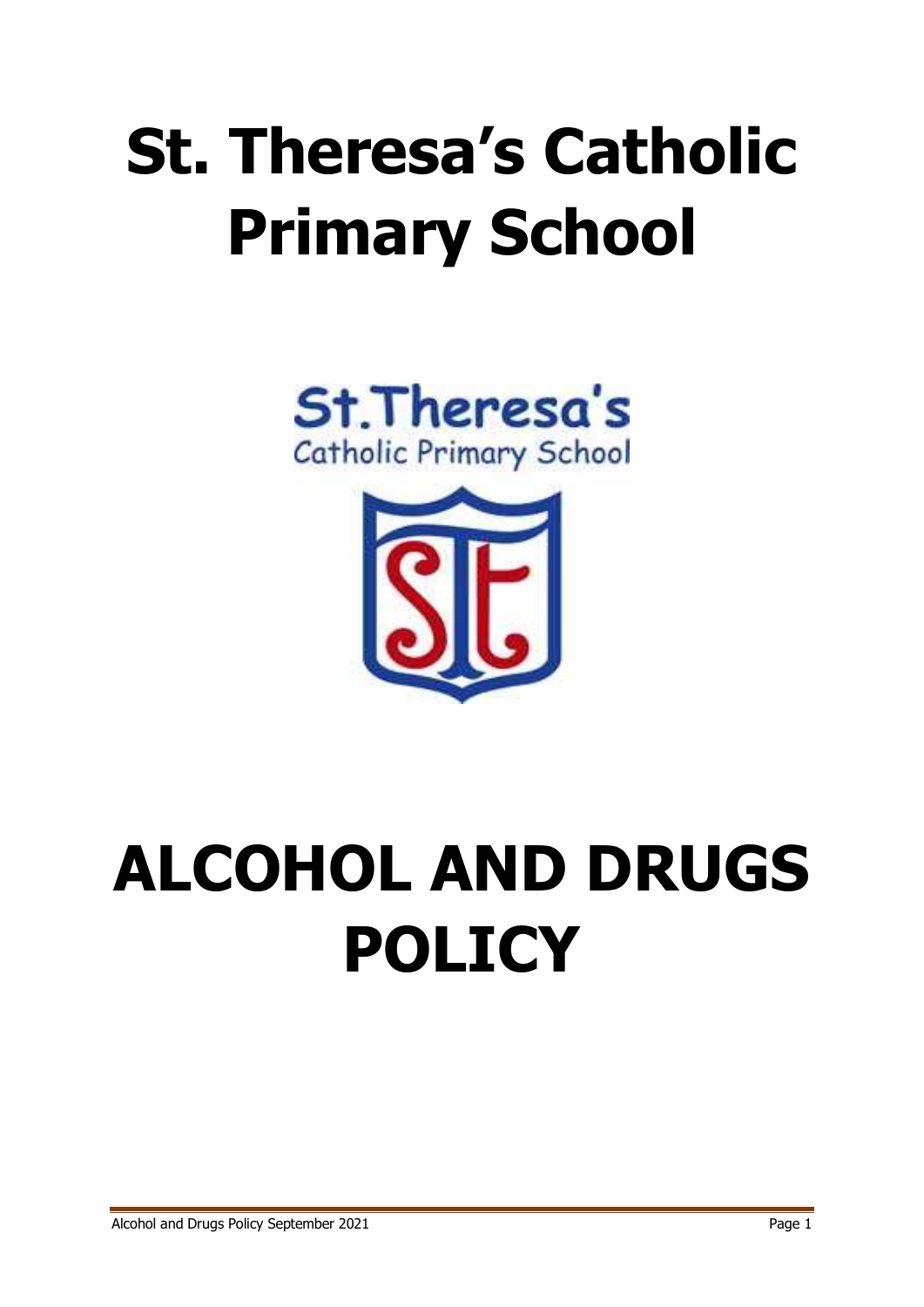"We learn together, we play together, we pray together, we grow together in the love of God"



## Validation Grid

| <b>Title</b>                                      | Alcohol and Drugs Policy                                                                                                                                                                  |  |
|---------------------------------------------------|-------------------------------------------------------------------------------------------------------------------------------------------------------------------------------------------|--|
| <b>Author</b>                                     | Barbara Costa                                                                                                                                                                             |  |
| <b>Associate Author</b>                           | N/A                                                                                                                                                                                       |  |
| <b>Committee</b>                                  | Wellbeing                                                                                                                                                                                 |  |
| <b>Target Audience</b>                            | All Staff, Governors, Parents / Carers                                                                                                                                                    |  |
| <b>Stakeholders</b><br><b>Consulted</b>           | All Staff                                                                                                                                                                                 |  |
| <b>Curriculum / Non</b><br><b>Curricular</b>      | Non Curricular                                                                                                                                                                            |  |
| <b>Associated Policies /</b><br><b>Documents</b>  | Child Protection and Safeguarding, Health and<br>Safety, PSHE, Supporting Children with Medical<br>Needs and First Aid, Behaviour, Staff Code of<br>Conduct, Whistleblowing, Disciplinary |  |
| <b>New Policy or Review</b><br>of Existing Policy | <b>New</b>                                                                                                                                                                                |  |
| <b>Date of Submission</b>                         | September 2021                                                                                                                                                                            |  |
| <b>Date for Review</b>                            | September 2024                                                                                                                                                                            |  |
| <b>Review Term</b>                                | 3 years                                                                                                                                                                                   |  |
| <b>Statutory</b>                                  | <b>No</b>                                                                                                                                                                                 |  |

Headteacher DWDWR Barbara Costa

Chair of Governors **Fiona** Kering Chair of Governors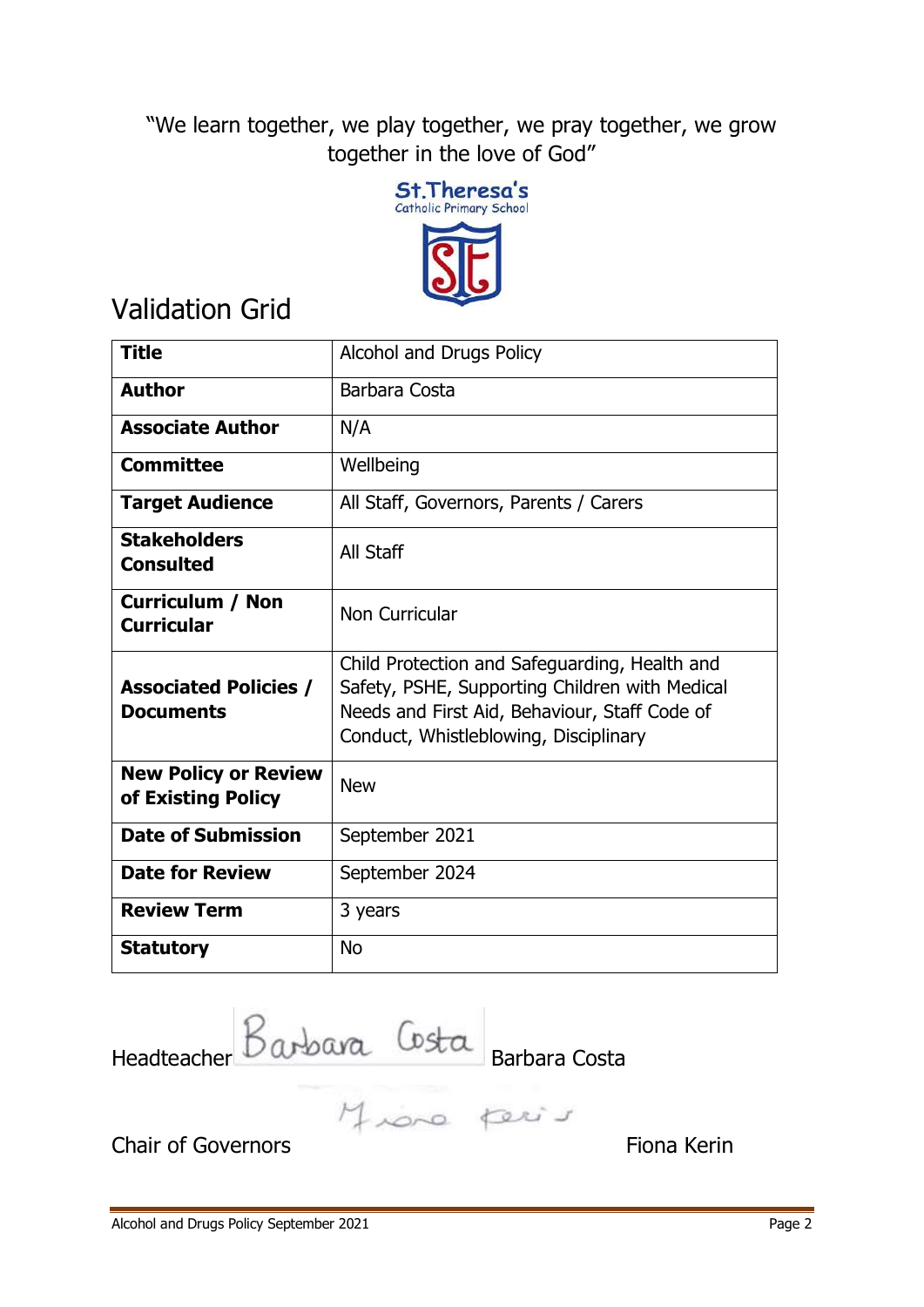### **Contents**

| 1.  |                                                                       |  |
|-----|-----------------------------------------------------------------------|--|
| 2.  |                                                                       |  |
| 3.  |                                                                       |  |
| 4.  |                                                                       |  |
| 5.  |                                                                       |  |
| 6.  |                                                                       |  |
| 7.  |                                                                       |  |
| 8.  |                                                                       |  |
| 9.  |                                                                       |  |
| 10. |                                                                       |  |
| 11. |                                                                       |  |
| 12. | Persons found to be under the influence of illegal drugs or alcohol 9 |  |
| 13. |                                                                       |  |
| 14. |                                                                       |  |
| 15. |                                                                       |  |
| 16. |                                                                       |  |
| 17. |                                                                       |  |
| 18. |                                                                       |  |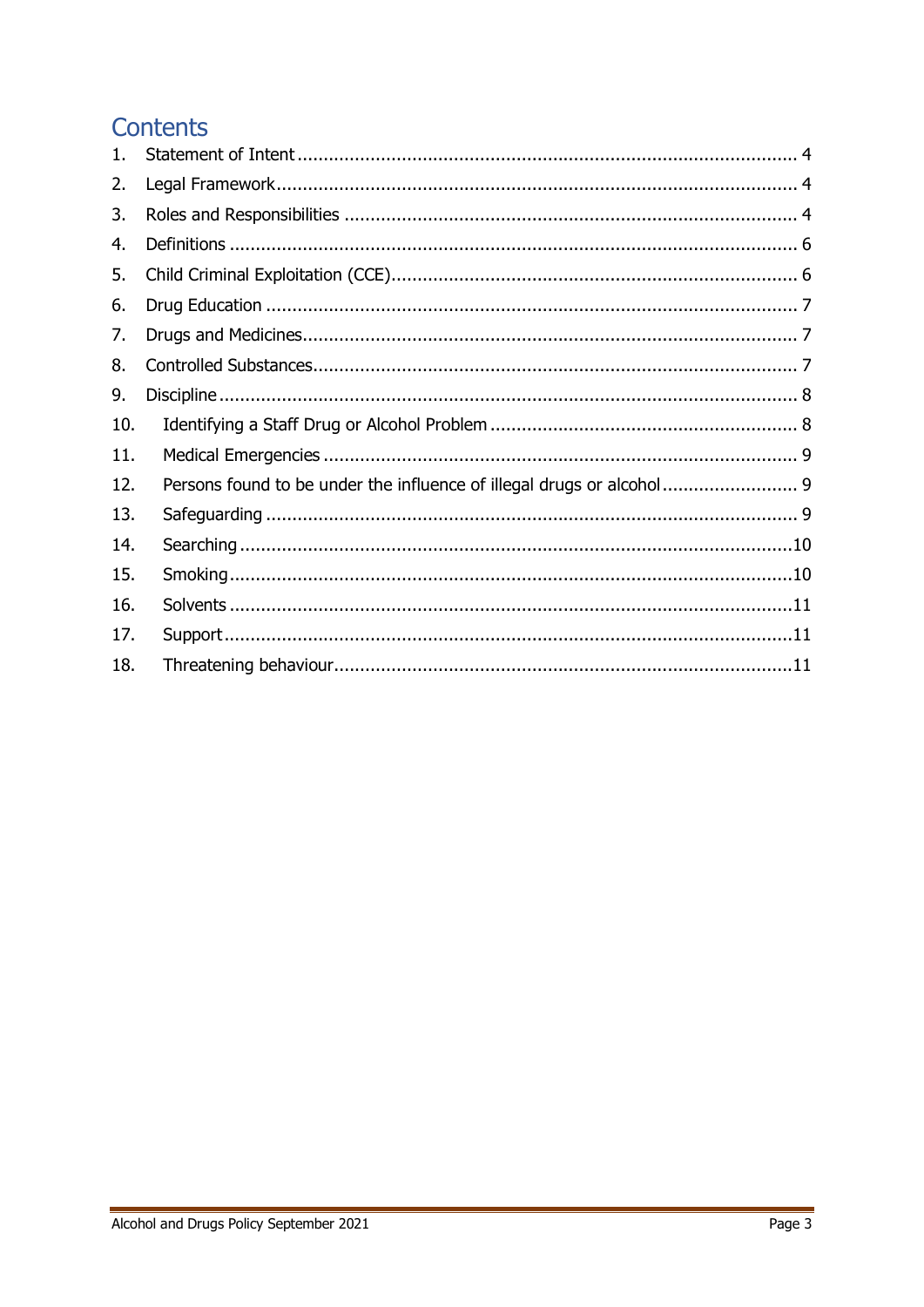#### <span id="page-3-0"></span>**1. Statement of Intent**

St. Theresa's Catholic Primary School (St. Theresa's / we / school) takes a zero tolerance approach to the misuse of drugs and alcohol on our premises. This policy has been developed in conjunction with Department of Education (DfE) guidance to ensure that everyone is aware of the risks posed by the misuse of drugs and alcohol.

The school recognises that the misuse of drugs and alcohol may indicate a significant health concern and, as such, we aim to support employees in these situations. This policy outlines staff members' responsibilities in relation to their conduct and use of drugs and alcohol, as well as the disciplinary procedures if this policy is breached.

We are committed to:

- Upholding the Health and Safety Policy already in place at the school.
- Providing a safe and healthy environment which is conducive to the education of the children in the school.
- Providing a robust policy which outlines our zero tolerance approach to drugs and alcohol misuse.
- Developing and improving the policy by reviewing it after any incident.
- Educating pupils on the dangers of drug and alcohol misuse.

#### <span id="page-3-1"></span>**2. Legal Framework**

This policy has due regard to relevant legislation and guidance, including, but not limited to the following:

- Keeping Children Safe in Education DfE 2021
- The Children and Families Act 2014
- The Education Act 2011
- The Health Act 2006
- Mental Health and Behaviour in Schools DfE 2018
- The Misuse of Drugs Act 1971
- The Health and Safety at Work Act 1974
- The Management of Health and Safety at Work Regulations 1999
- The Health Act 2006

#### <span id="page-3-2"></span>**3. Roles and Responsibilities**

The Governing Body is responsible for:

 Implementing effective policies and procedures to ensure that pupils and staff are kept safe from alcohol and drugs at school.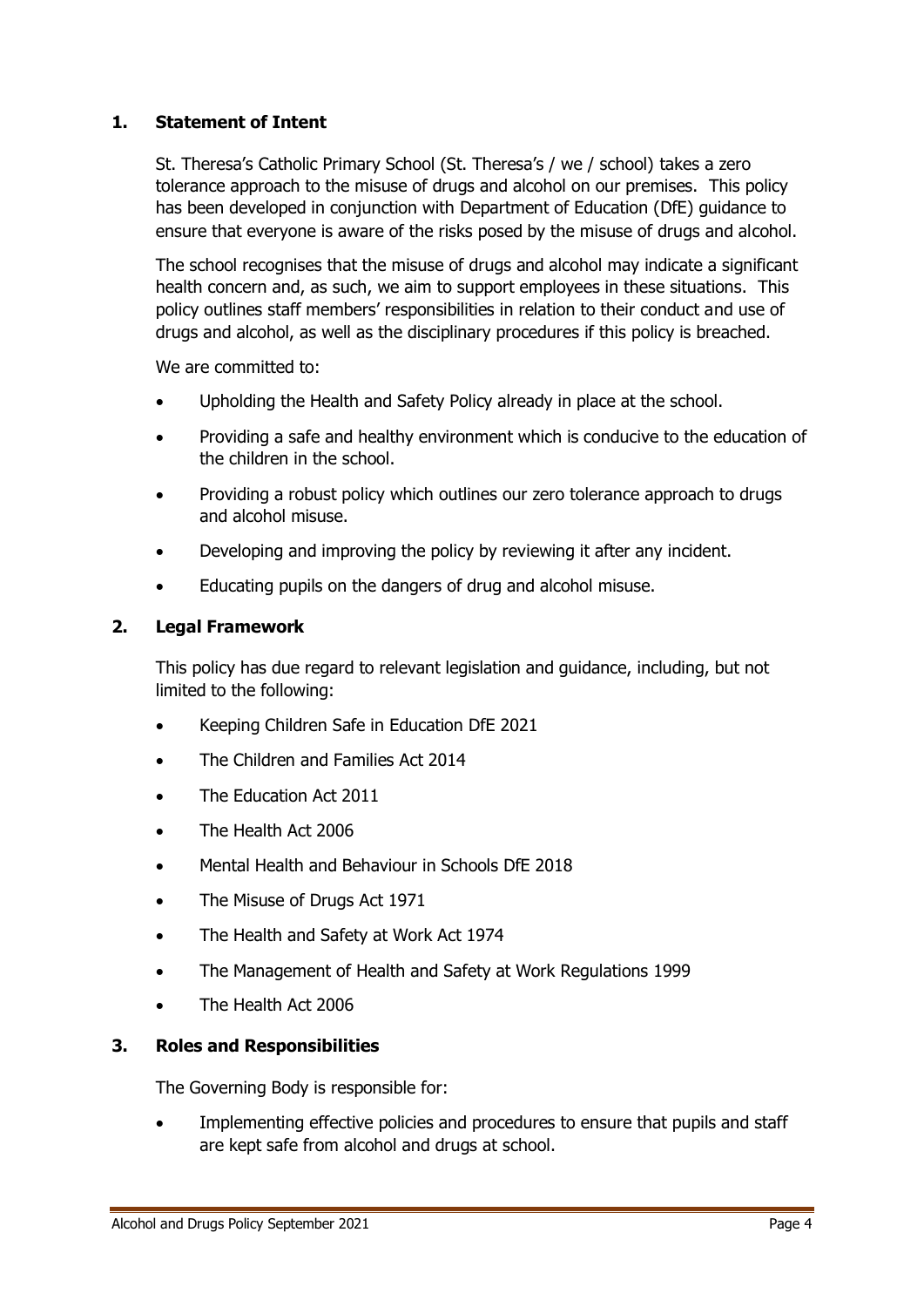- Ensuring that the Drug and Alcohol Policy is maintained and disseminated to all staff.
- Ensuring that pupils and staff experiencing difficulties with alcohol and / or drugs can access the support they need.
- Working with the Headteacher, and in liaison with parents / carers, pupils, health and other professionals, to ensure that the drug and alcohol curriculum addresses the needs of pupils and the local community and reflects current trends.
- Ensuring that the designated safeguarding governor submits an annual written report to the governing board concerning drug and alcohol related incidents and concerns.

The Headteacher is responsible for:

- The day-to-day management of this policy.
- Providing a safe environment for all staff, pupils and visitors.
- Ensuring appropriate support mechanisms are in place to promote health and wellbeing for staff and pupils.
- Working with governors to ensure compliance with relevant legislation.
- Informing the governing board, via the designated safeguarding governor, of any issues and developments concerning drugs and alcohol.
- Acting on any concerns arising from pupils' and staff use of drugs and alcohol.
- Deciding upon staff disciplinary action.
- If appropriate, and where doing so will not place the child at risk, informing parents / carers of any drug and alcohol related incidents concerning their child.
- Inviting the local police and drugs team into school to raise awareness of the risks and issues associated with drugs.
- Informing the police of any drug or alcohol related decision, where they deem it appropriate to do so.
- Ensuring a consistent approach to managing drug and alcohol incidents.

The Designated Safeguarding Lead is responsible for:

- Ensuring that staff have the skills to teach and discuss issues relating to drugs and alcohol.
- Ensuring that staff and pupils experiencing difficulties with drugs or alcohol are provided with appropriate internal support and referred to external support agencies as appropriate.
- Accessing appropriate training to enable them to successfully advise the school on drug and alcohol matters.
- Liaising with local services as necessary to provide support for pupils and staff.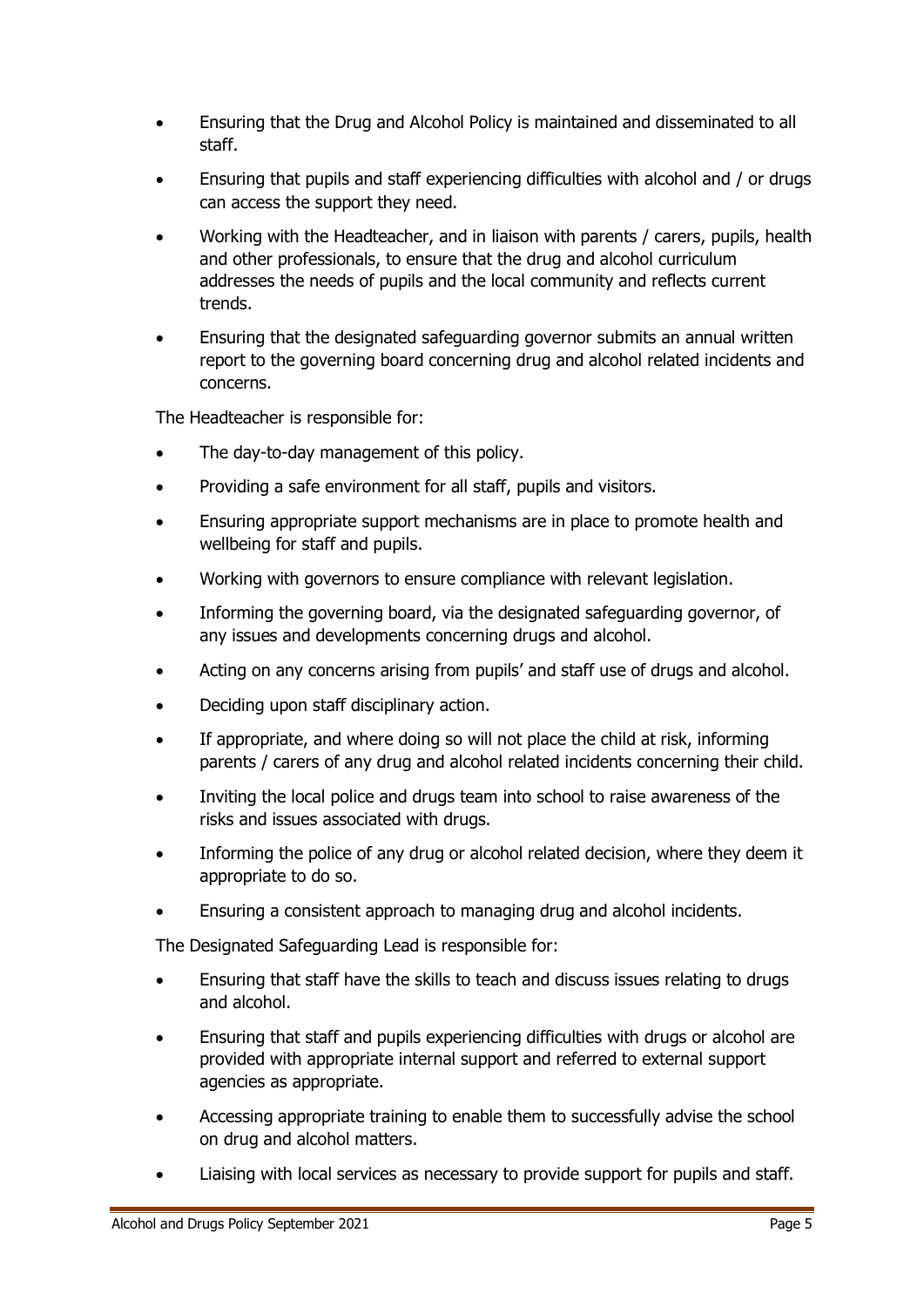Assisting with the monitoring and review of this policy.

All staff are responsible for:

- Reporting for work, and remaining throughout the day, in a fit and safe condition to undertake their duties.
- Ensuring that their performance and judgement at work is never impaired by alcohol or drugs.
- Understanding how this policy relates to them and their role in drug and alcohol management.
- Attending scheduled training concerning drugs and alcohol, including how to spot the signs and symptoms of use and dependency, identifying paraphernalia and how to respond to a drug related incident.
- Bringing any alcohol or drug related issues to the attention of the Headteacher and/or the DSL.

The Site Manager is responsible for:

 Regularly checking the school premises for sings of drug and alcohol abuse and reporting any concerns to the Headteacher and/or DSL.

#### <span id="page-5-0"></span>**4. Definitions**

St. Theresa's defines a "drug" as any substance which, when ingested, alters perception and the way the body works. This definition includes but is not limited to:

- All Illegal Substances
- Alcohol
- Tobacco
- **Solvents**
- Medicines
- Legal Highs

#### <span id="page-5-1"></span>**5. Child Criminal Exploitation (CCE)**

CCE is where an individual or group takes advantage of an imbalance of power to coerce, control, manipulate or deceive a child into any criminal activity in exchange for something the victim needs or wants and/or for the financial advantage of the perpetrator or facilitator and/or through violence or threats of violence. CCE can include children being forced to work in cannabis factories and being coerced into moving drugs across the country (known as county lines).

Any concerns relating to CCE will be managed in line with the Child Protection and Safeguarding Policy.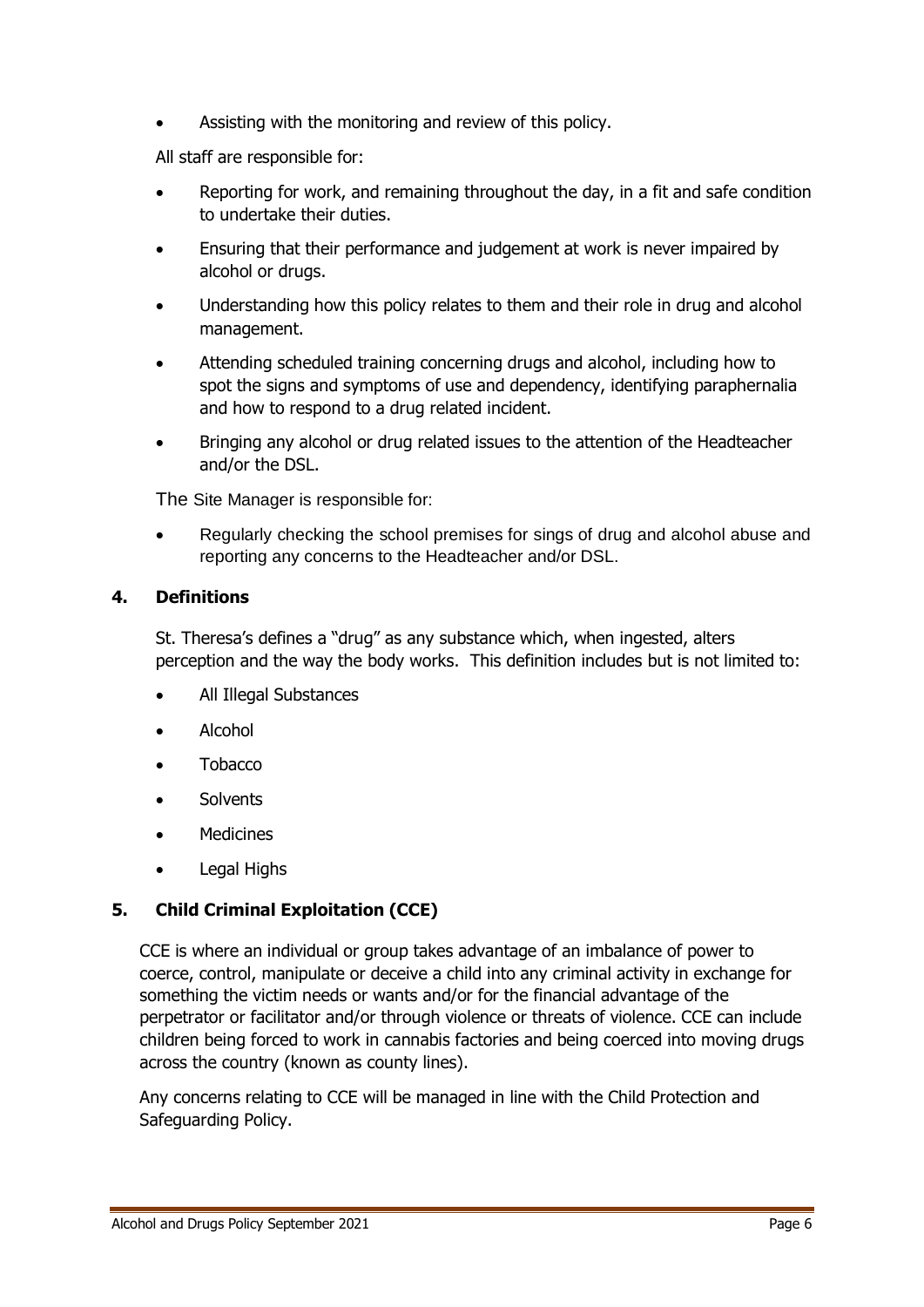#### <span id="page-6-0"></span>**6. Drug Education**

All pupils will receive regular guidance on drugs and alcohol as part of the PSHE curriculum.

Lessons will be delivered as appropriate to the age and phase of the pupils and will be differentiated according to individual learning styles.

Where appropriate, visitors and external speakers will join us to lead classes on drug and alcohol misuse.

#### <span id="page-6-1"></span>**7. Drugs and Medicines**

#### **Legal Drugs and Prescribed Medicine - Pupils**

We understand that some pupils may require medications that have been prescribed by a doctor, or other health professional.

Parents / carers have the primary responsibility for their child's health and should provide the school with all relevant information about their child's medical condition.

Medicines should only be brought onto the premises if it would be detrimental to the child's health if medicines were not administered during their time at the school.

The school will only accept medicines which have been prescribed by a doctor, dentist, nurse or pharmacist.

Medicines must be provided in the original container as dispensed and must include the prescriber's instructions for administration and dosage. Further guidance can be found in the school's Supporting Children with Medical Needs and First Aid Policy.

#### **Legal Drugs and Prescribed Medicine - Staff**

The school understands that some staff members may require medication that has been prescribed by a doctor or other health professional.

Medicine will only be brought onto the premises if it would be detrimental to the staff member's health not to administer them whilst at school.

Staff members will notify the Headteacher of any side effects of medicines; if it is believed the side effects will affect their work; the Headteacher will decide whether the staff member should return home.

All necessary precautions will be taken to ensure medicines are stored out of reach from pupils (e.g. staff room)

Staff members will avoid taking legal drugs and medicines in the presence of pupils.

#### <span id="page-6-2"></span>**8. Controlled Substances**

St. Theresa's has a zero tolerance policy on illegal drugs.

Following the identification and confiscation of a controlled substance, a staff member will seal the sample in a plastic bag and include details of the date and time of the confiscation and the name of any witness / witnesses present.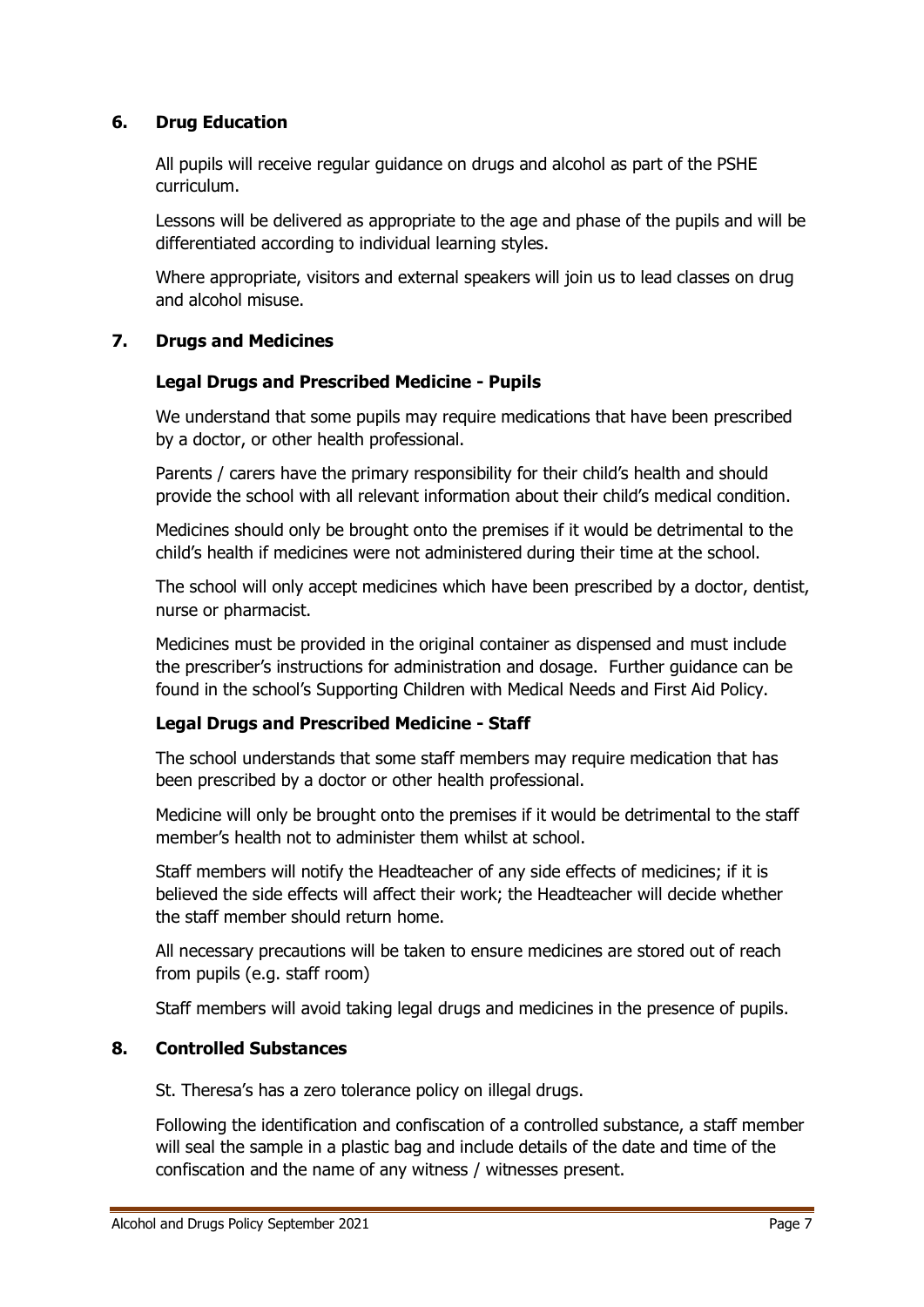The staff member will store the sample in a secure location.

The incident will be reported immediately to the police who will collect the sample and then deal with it in line with agreed protocols.

St. Theresa's will not hesitate in giving the police the name of the pupil, or member of staff, from whom the drugs were taken.

A full incident report will be completed and submitted to the Headteacher.

Any further measures will be undertaken in line with the school's Safeguarding Policy.

Where controlled substances are found on school trips away from the school premises, parents / carers of the pupil, as well as local police, will be notified.

#### <span id="page-7-0"></span>**9. Discipline**

Pupils involved in drug and / or alcohol situations on school premises will be disciplined as per the school's disciplinary procedure and where appropriate the police will be informed.

Teachers and staff members involved in drug and / or alcohol situations on school premises will be disciplined as per their contract of employment and, where appropriate, the police will be informed.

Visitors involved in drug and / or alcohol situations on school premises will be banned from entering school premises indefinitely and where appropriate, the police will be informed.

#### <span id="page-7-1"></span>**10. Identifying a Staff Drug or Alcohol Problem**

Misuse of alcohol and drugs which affects performance and behaviour at work, i.e. through serious misconduct or an inability to meet standards of work performance, will not be tolerated.

If appropriate, the Headteacher may make a referral to the Occupational Health service.

The school will aim to accommodate any recommendations made by the Occupational Health service, such as where the staff member has been off work and they require supervision upon their return.

If a member of staff misuses alcohol or drugs after support has been offered to them, the school will decide whether a second referral is appropriate, or in cases of gross misconduct, whether disciplinary action should be followed immediately without support.

If the school has a reasonable suspicion of alcohol or drugs misuse, the school reserves the right to screen the member of staff.

Should the problems of the member of staff develop to an extent that his / her continuation in their role is impossible, the school may identify alternative work arrangements or arrange for dismissal in line with the Disciplinary Policy and Procedure.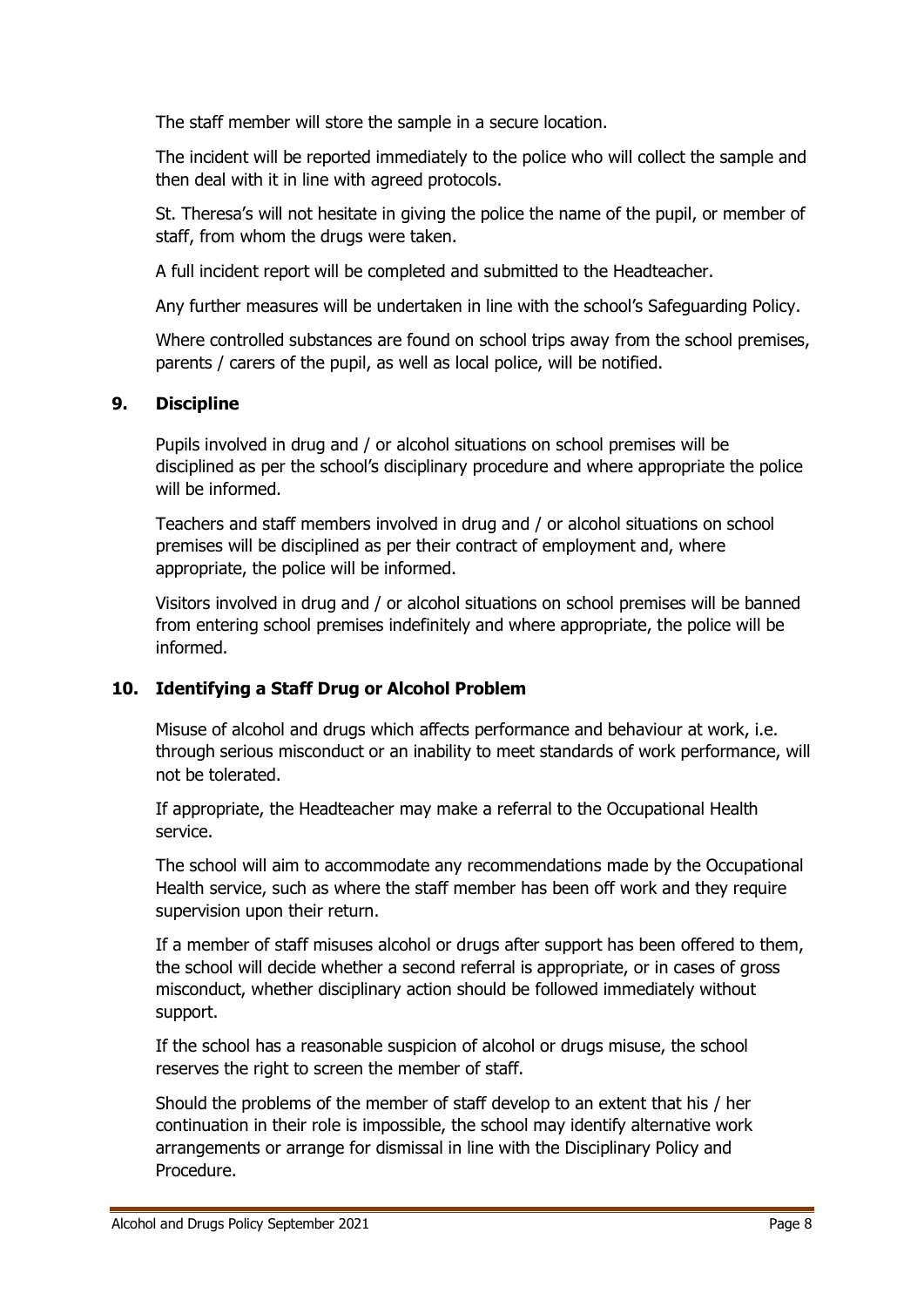If the problem is directly affecting the staff member's performance, but they do not wish to address it, reject the support offered to them, or fail to cooperate in their referral, disciplinary action will commence immediately.

#### <span id="page-8-0"></span>**11. Medical Emergencies**

In drug related medical emergencies, trained first aiders will be summoned.

A teacher will remain with the casualty until the trained first aider arrives.

Other pupils or staff members will be removed from the immediate area, as soon as is reasonably practicable.

Following assessment by the first aider, a decision will be made to ascertain whether an ambulance will be called.

The pupil's parents / carers (or next of kin for staff) will be telephoned and told about the incident.

If the pupil is felt to be at risk, the Safeguarding Policy will come into effect and the MASH team will be contacted.

All accidents and incidents, including near misses or dangerous occurrences, will be reported as soon as possible following the school's Health and Safety Policy.

#### <span id="page-8-1"></span>**12. Persons found to be under the influence of illegal drugs or alcohol**

Staff members are not permitted to consume alcohol or illegal drugs when carrying out their duties; this includes both on and off the premises, e.g. during school trips.

Every member of staff is responsible for regulating their behaviour and is aware that they may be subject to disciplinary action.

Visitors to the school found to be under the influence of drugs or alcohol on school grounds will be escorted from the premises. The Headteacher has the authority to ban persistent offenders from the school.

Unless it is a medical emergency, or where there is aggressive or threatening behaviour, pupils found to be under the influence of drugs or alcohol whilst on school premises will be removed from class and escorted to the Headteacher's office, where they will be assessed.

The pupil's parent / carer will be asked to remove the pupil from the premises.

The pupil will remain in the Headteacher's office until their parent / carer arrives.

If necessary, a search will be conducted.

#### <span id="page-8-2"></span>**13. Safeguarding**

The school understands that the misuse of drugs and alcohol can often be a sign of underlying issues.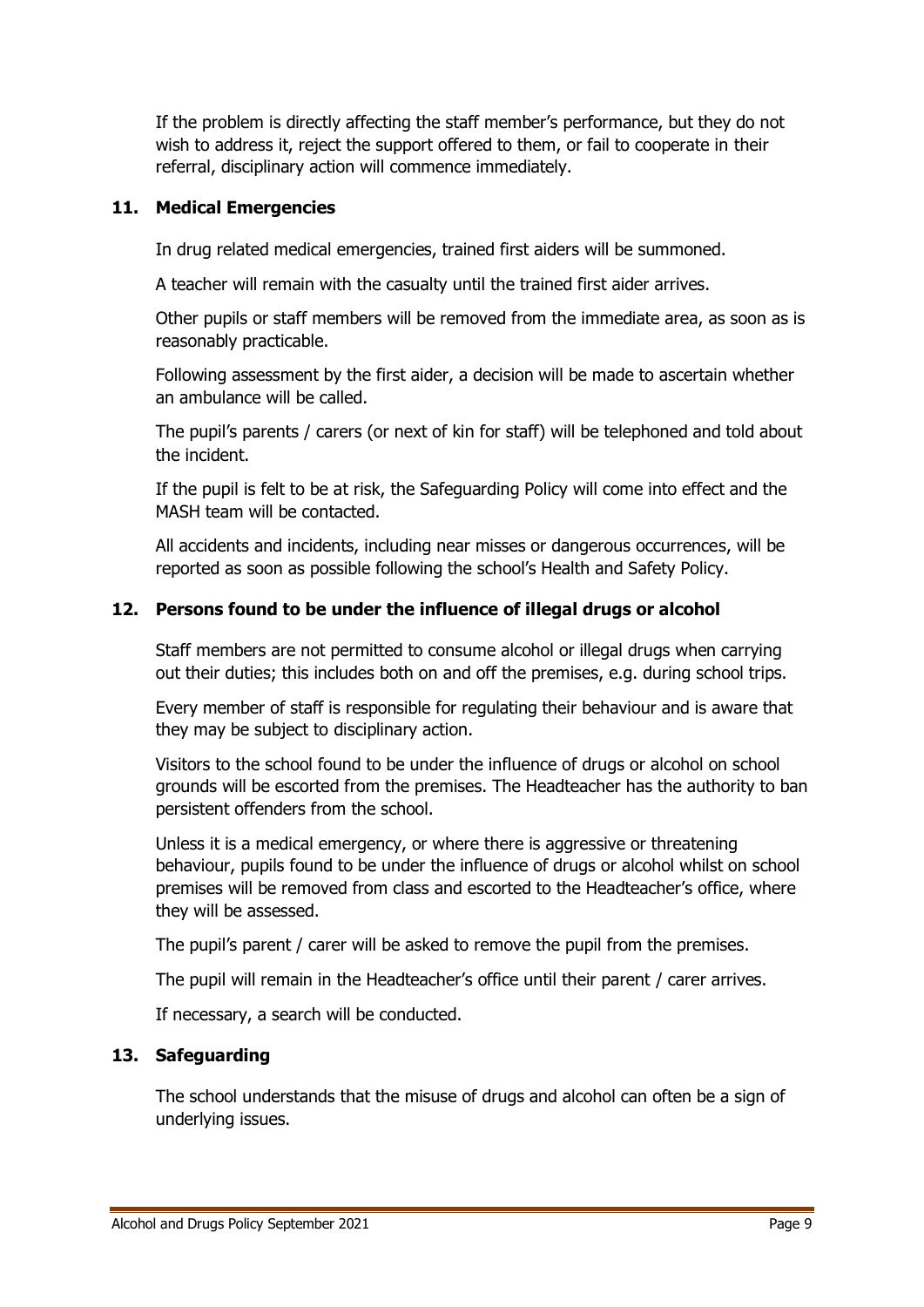All staff are aware that behaviours linked to issues such as drug taking and alcohol abuse put pupils in danger. Staff will be particularly alert to the potential need for early help for a pupil who is misusing drugs or alcohol.

Pupils experiencing difficulties with drugs or alcohol will be provided with appropriate internal support and referred to external support agencies as appropriate.

Support will be arranged and offered to pupils in line with the school's Child Protection and Safeguarding Policy.

#### <span id="page-9-0"></span>**14. Searching**

Staff members may use common law to search pupils with their consent for any item.

Staff members may ask any student to turn out their pockets.

Staff members may search any student's bag, cloakroom box or desk.

Under Part 2, Section 2 of the Education Act 2011, teachers are authorised by the Headteacher to search for any prohibited item including, but not limited, to tobacco and cigarette papers, as well as illegal drugs and alcohol without the consent of the pupil if they have reasonable grounds for suspecting that the pupil is in possession of a prohibited item.

Searches will be conducted by a same sex member of staff with another same sex staff member as a witness, unless there is a risk that serious harm will be caused to a person if the search is not done immediately, and where it is not practicable to summon another member of staff.

Staff members may require a pupil to remove outer clothing including hats, boots, coats and scarves.

Pupils' possessions will only be searched in the presence of the pupil and another member of staff unless there is a risk that serious harm will be caused to a person if the search is not done immediately, and where it is not practicable to summon another member of staff.

Staff members may use such force as is reasonable given the circumstances when conducting a search for alcohol, illegal drugs or tobacco products.

Any staff member, except for security staff, may refuse to conduct a search.

A staff member carrying out the search can confiscate anything they have reasonable grounds for suspecting is a prohibited item. This includes "legal highs" and other potentially harmful materials which cannot immediately be identified.

#### <span id="page-9-1"></span>**15. Smoking**

In accordance with Part 1 of the Health Act 2006, St. Theresa's is a smoke free environment. This includes all buildings, out-buildings, playgrounds, playing fields and sheltered areas.

Parents / carers, visitors and staff must not smoke on school grounds and will avoid smoking in front of pupils and / or encouraging pupils to smoke.